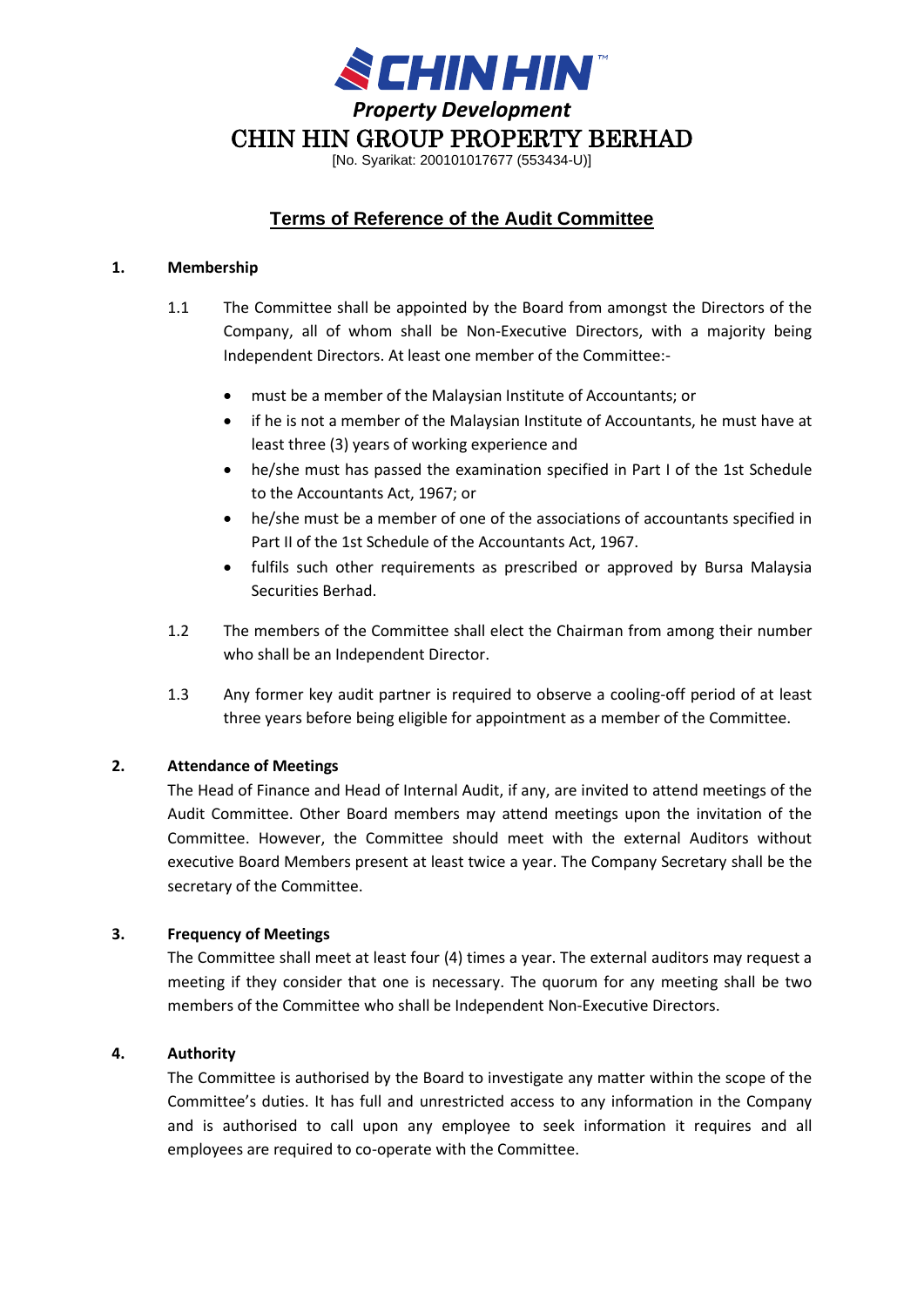

[No. Syarikat: 200101017677 (553434-U)]

# **Terms of Reference of the Audit Committee**

#### **5. Duties and Responsibilities**

The duties and responsibilities of the Committee shall include:-

- 5.1 to recommend and consider the appointment and re appointment of the external auditors, their audit fee and any question of their resignation or dismissal to the Board.
- 5.2 to review with the external Auditors the audit plans, evaluation on the internal controls and their audit reports and to consider adequacy of Management's actions taken on external audit reports.
- 5.3 to discuss the nature and scope of the audit with the external auditors before the audit commences.
- 5.4 to review the assistance given by the employees of the Company to the external Auditors.
- 5.5 to review the quarterly results and year end financial statements of the Company and the Group before submission to the Board, focusing particularly on :-
	- public announcements of results and dividend payment;
	- any changes in accounting policies and practices;
	- major judgmental areas;
	- significant adjustments resulting from the audit;
	- significant and unusual events;
	- the going-concern assumption;
	- compliance with accounting standards; and
	- compliance with stock exchange and legal requirements.
- 5.6 to discuss problems and reservations arising from the interim and final audits and any matters the auditors may wish to discuss (in the absence of management where necessary).
- 5.7 to keep under review the effectiveness of internal control system and, in particular, review the external auditors' management letter and management's response.
- 5.8 to review any related party transactions and conflict of interest situation that may arise within the Company or Group and to monitor any inter-company transaction or any transactions between the Company and any related parties outside the Group.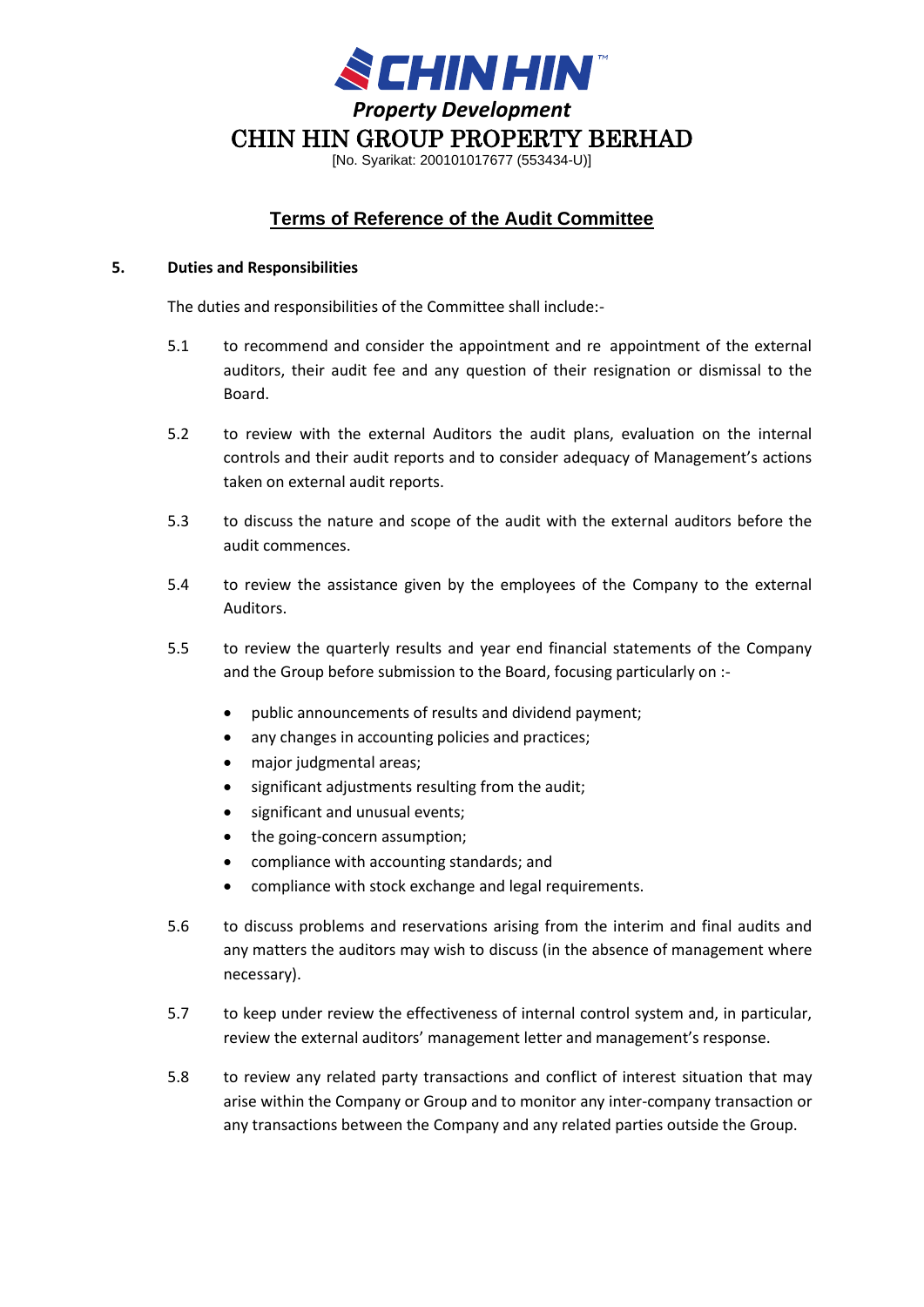

[No. Syarikat: 200101017677 (553434-U)]

## **Terms of Reference of the Audit Committee**

- 5.9 to review and approve the statements to be included in the annual report concerning internal controls and risk management.
- 5.10 to review the internal audit programs and results of the internal audit processes and where necessary to ensure that appropriate action is taken on the recommendations of the internal audit functions.
- 5.11 to monitor and review the effectiveness of the Company's internal audit function in the context of the company's overall risk management system.
- 5.12 to approve the appointment and removal of the head of the internal audit function.
- 5.13 to consider and approve adequacy of the scope, functions, competency and resources of the internal audit function and ensure it has appropriate access to information to enable it to perform its function effectively and in accordance with the relevant professional standards.
- 5.14 to ensure the function have adequate standing and are free from management or other restrictions.
- 5.15 to review and assess the annual internal audit plan.
- 5.16 to review promptly all reports on the Group from the internal auditors and review and monitor management's responsiveness to the findings and recommendations of the internal auditor.
- 5.17 to monitor the auditor's compliance with relevant ethical and professional guidance on the rotation of audit partners, the level of fees paid by the company compared to the overall fee income of the firm, office and partner and other related requirements.
- 5.18 to review the Group's arrangements for its employees to raise concerns, in confidence, about possible wrongdoing in financial reporting or other matters. The Committee shall ensure that these arrangements allow proportionate and independent investigation of such matters and appropriate follow up action.
- 5.19 ensuring policies and framework are in place to manage the risks to which the Group is exposed, especially in areas of risk concentration pertaining to the risk exposures that the subsidiaries are exposed to in their business activities, eg. market, operational, liquidity, credit, regulatory, reputation, legal and strategic risk.